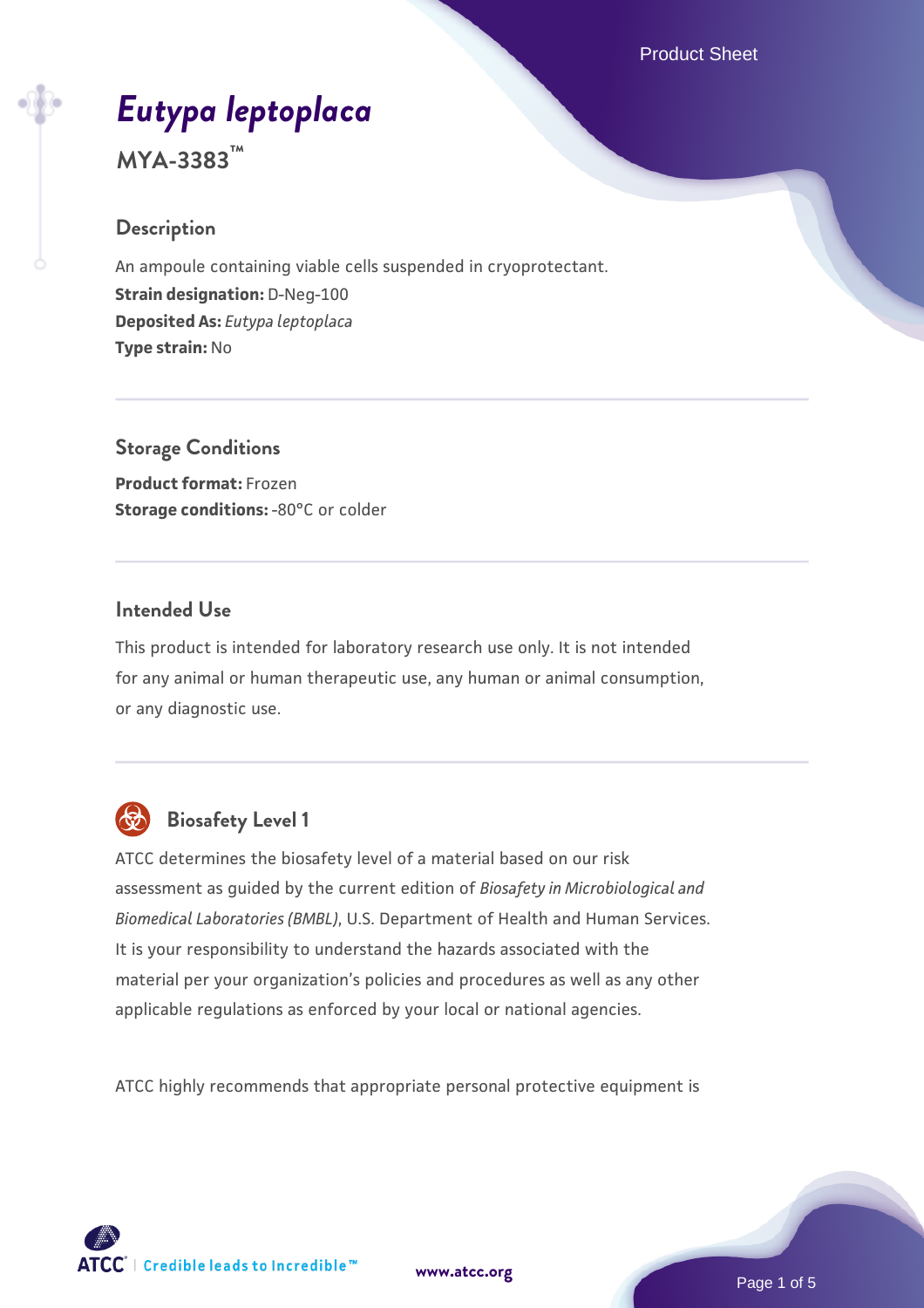always used when handling vials. For cultures that require storage in liquid nitrogen, it is important to note that some vials may leak when submersed in liquid nitrogen and will slowly fill with liquid nitrogen. Upon thawing, the conversion of the liquid nitrogen back to its gas phase may result in the vial exploding or blowing off its cap with dangerous force creating flying debris. Unless necessary, ATCC recommends that these cultures be stored in the vapor phase of liquid nitrogen rather than submersed in liquid nitrogen.

# **Certificate of Analysis**

For batch-specific test results, refer to the applicable certificate of analysis that can be found at www.atcc.org.

# **Growth Conditions**

**Medium:**  [ATCC Medium 336: Potato dextrose agar \(PDA\)](https://www.atcc.org/-/media/product-assets/documents/microbial-media-formulations/3/3/6/atcc-medium-336.pdf?rev=d9160ad44d934cd8b65175461abbf3b9) **Temperature:** 25°C

# **Handling Procedures**

**Frozen ampoules** packed in dry ice should either be thawed immediately or stored in liquid nitrogen. If liquid nitrogen storage facilities are not available, frozen ampoules may be stored at or below -70°C for approximately one week. **Do not under any circumstance store frozen ampoules at refrigerator freezer temperatures (generally -20°C)**. Storage of frozen material at this temperature will result in the death of the culture.

1. To thaw a frozen ampoule, place in a **25°C to 30°C** water bath, until just

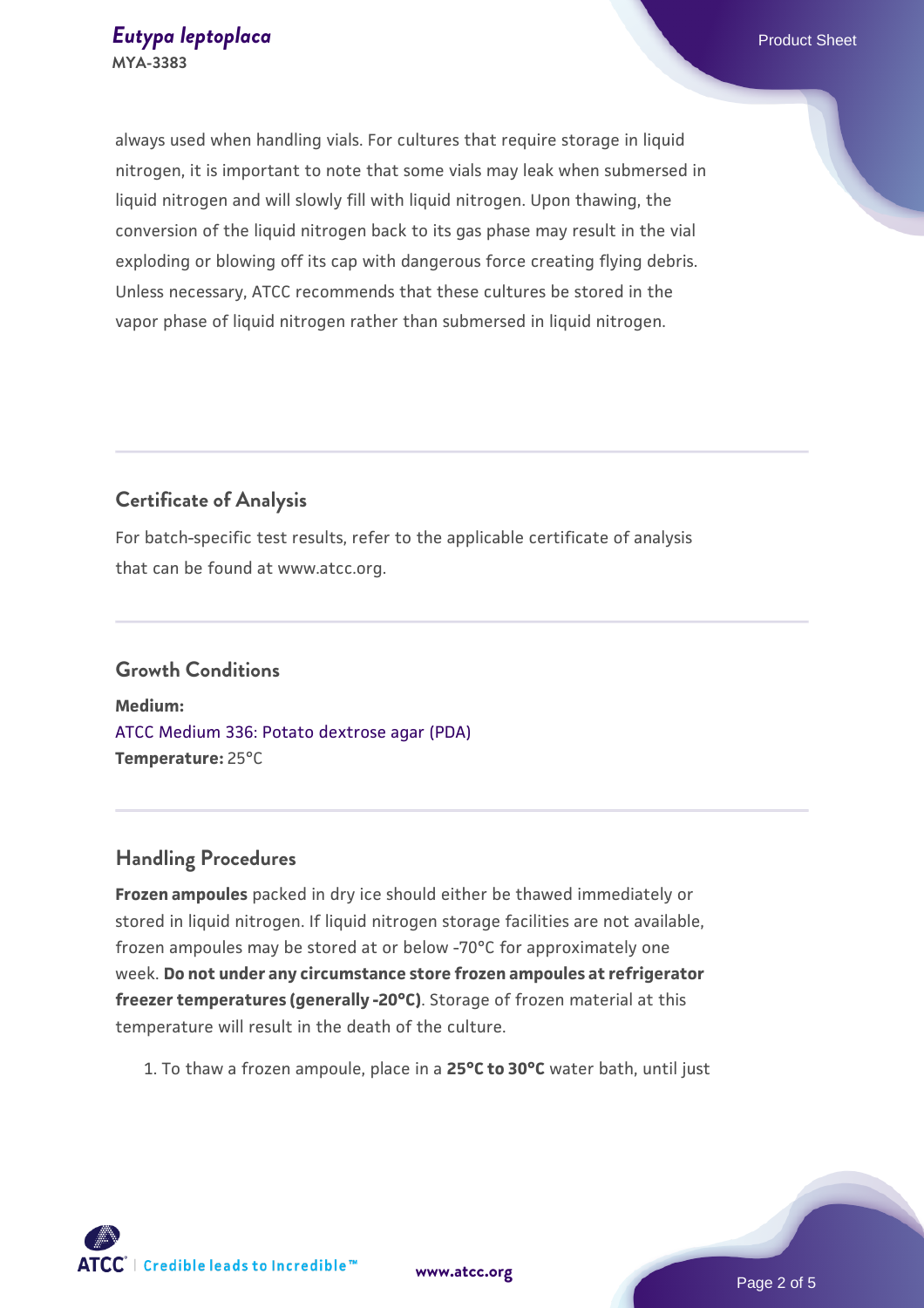thawed **(approximately 5 minutes)**. Immerse the ampoule just sufficient to cover the frozen material. Do not agitate the ampoule.

- 2. Immediately after thawing, wipe down ampoule with 70% ethanol and aseptically transfer at least 50 µL (or 2-3 agar cubes) of the content onto a plate or broth with medium recommended.
- 3. Incubate the inoculum/strain at the temperature and conditions recommended.
- 4. Inspect for growth of the inoculum/strain regularly for up to 4 weeks. The time necessary for significant growth will vary from strain to strain.

# **Material Citation**

If use of this material results in a scientific publication, please cite the material in the following manner: *Eutypa leptoplaca* (ATCC MYA-3383)

# **References**

References and other information relating to this material are available at www.atcc.org.

# **Warranty**

The product is provided 'AS IS' and the viability of ATCC® products is warranted for 30 days from the date of shipment, provided that the customer has stored and handled the product according to the information included on the product information sheet, website, and Certificate of Analysis. For living cultures, ATCC lists the media formulation and reagents that have been found to be effective for the product. While other unspecified media and reagents may also produce satisfactory results, a change in the ATCC and/or depositor-recommended protocols may affect the recovery, growth, and/or function of the product. If an alternative medium formulation or reagent is used, the ATCC warranty for viability is no longer



**[www.atcc.org](http://www.atcc.org)**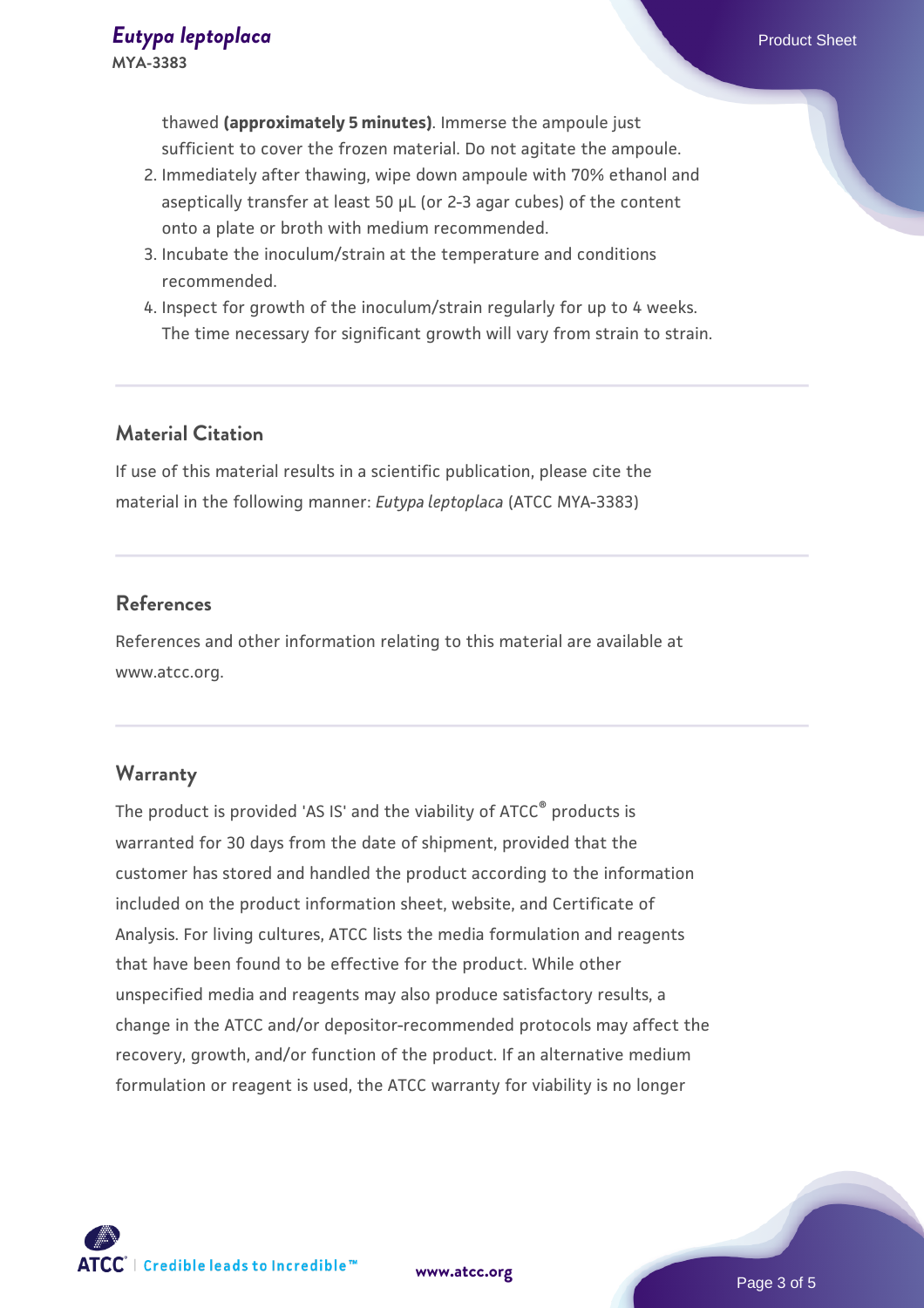#### *[Eutypa leptoplaca](https://www.atcc.org/products/mya-3383)* Product Sheet **MYA-3383**

valid. Except as expressly set forth herein, no other warranties of any kind are provided, express or implied, including, but not limited to, any implied warranties of merchantability, fitness for a particular purpose, manufacture according to cGMP standards, typicality, safety, accuracy, and/or noninfringement.

#### **Disclaimers**

This product is intended for laboratory research use only. It is not intended for any animal or human therapeutic use, any human or animal consumption, or any diagnostic use. Any proposed commercial use is prohibited without a license from ATCC.

While ATCC uses reasonable efforts to include accurate and up-to-date information on this product sheet, ATCC makes no warranties or representations as to its accuracy. Citations from scientific literature and patents are provided for informational purposes only. ATCC does not warrant that such information has been confirmed to be accurate or complete and the customer bears the sole responsibility of confirming the accuracy and completeness of any such information.

This product is sent on the condition that the customer is responsible for and assumes all risk and responsibility in connection with the receipt, handling, storage, disposal, and use of the ATCC product including without limitation taking all appropriate safety and handling precautions to minimize health or environmental risk. As a condition of receiving the material, the customer agrees that any activity undertaken with the ATCC product and any progeny or modifications will be conducted in compliance with all applicable laws, regulations, and guidelines. This product is provided 'AS IS' with no representations or warranties whatsoever except as expressly set forth herein and in no event shall ATCC, its parents, subsidiaries, directors, officers, agents, employees, assigns, successors, and affiliates be liable for indirect, special, incidental, or consequential damages of any kind in connection with or arising out of the customer's use of the product. While reasonable effort is made to ensure authenticity and reliability of materials on deposit, ATCC is not liable for damages arising from the misidentification or



**[www.atcc.org](http://www.atcc.org)**

Page 4 of 5